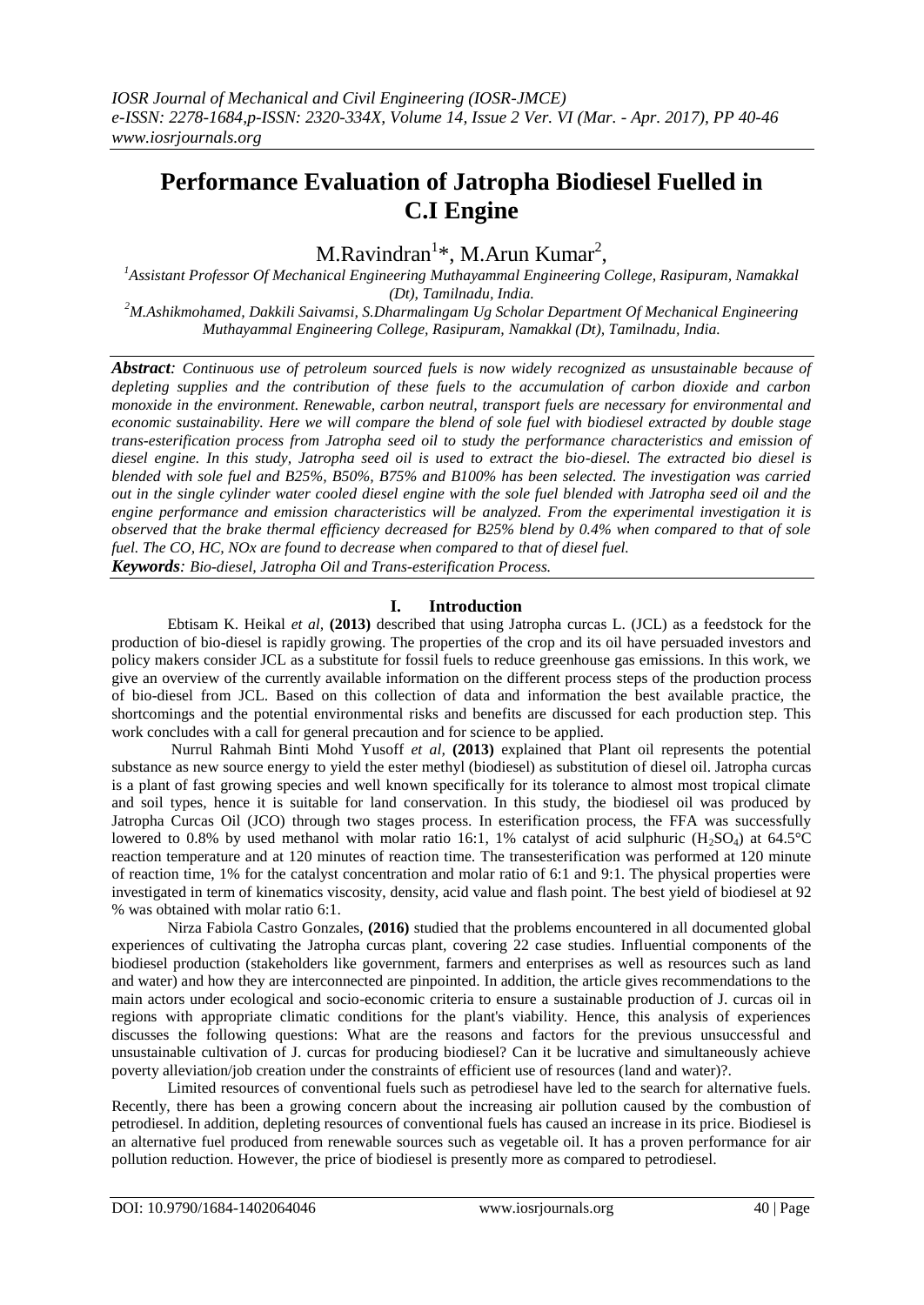In recent years, biodiesel has gained international attention as a source of alternative fuel due to characteristics like high degradability, no toxicity, and low emission of carbon monoxide, particulate matter and unburned hydrocarbons. Biodiesel is a mixture of alkyl esters and it can be used in conventional compression ignitions engines, which need almost no modification. As well, biodiesel can be used as heating oil and as fuel. So far, this alternative fuel has been successfully produced by transesterification of vegetable oils and animal fats using homogeneous basic catalysts (mainly sodium or potassium hydroxide dissolved in methanol). Traditional homogeneous catalysts (basic or acid) possess advantages including high activity (complete conversion within 1 h) and mild reaction conditions (from 40 to 65 °C and atmospheric pressure). However, the use of homogeneous catalysts leads to soap production. Besides, in the homogeneous process the catalyst is consumed thus reducing the catalytic efficiency. This causes an increase in viscosity and the formation of gels. In addition, the method for the removal of the catalyst after reaction is technically difficult and a large amount of wastewater is produced in order to separate and clean the products, which increases the overall cost of the process. Thus, the total cost of the biodiesel production based on homogeneous catalysis, is not yet sufficiently competitive as compared to the cost of diesel production from petroleum.

An alternative is the development of heterogeneous catalysts that could eliminate the additional running costs associated with the aforementioned stages of separation and purification. In addition, the use of heterogeneous catalysts does not produce soap through free fatty acid neutralization and triglyceride saponification. Therefore, development of efficient heterogeneous catalysts is important since opens up the possibility of another pathway for biodiesel production. The efficiency of the heterogeneous process depends, however, on several variables such as type of oil, molar ratio alcohol to oil, temperature and catalyst type. So, one among alternate production methods of biodiesel is catalytic cracking to improve quality of oil. This process is selected for production of biodiesel from mango seed oil.

Environmental pollution is very serious problem for our human beings and flora-fauna. The environment is polluted day by day from industrial emissions and road vehicles emissions. Petrol engine and diesel engine produced different types of harmful gases during combustion like NO<sub>x</sub>, CO, CO<sub>2</sub>, HC and some quantity  $SO<sub>x</sub>$  due to incomplete combustion. These gases are produced by different engine factor such as piston bowl geometry, injection timing, compression ratio etc. These entire factors also affect the combustion efficiency, fuel consumption and engine brake power. To reduce the emissions engine manufacturers try to best design, the combustion chamber and other level. At combustion chamber geometry design to reduce the NO<sub>x</sub> many researchers studied the different piston bowl geometry.

Flow phenomena in internal combustion (IC) engines are extremely complex, and the flow field is further complicated by the presence of swirl, squish, tumble and chemical reactions. A complete understanding of the physical processes of fluid motion in combustion is essential in developing efficient engine design and control diagnostics.

Diesel engines have been greatly improved in terms of efficiency and reduced emission level. However, the combustion process also depends highly on an efficient fuel-air mixture, particularly in high-speed direct-injection diesel engines. Among these processes, the flow conditions inside the cylinder at the end of the compression stroke and near the top dead center are critical for fuel air mixing, wall heat transfer and engine performance improvement. The mixing process is affected by the intake swirls, fuel injection system and combustion chamber configuration. Thus good engine operation requires fuel spray matching air movement and combustion chamber configuration.

Research on the production of biofuel from the fossil fuels are causing the global climate change due to catalytic cracking of mango seed oil has been well developed. This method is able to crack complex hydrocarbons to yield less complex structures. With the help of a catalyst, the reaction may be conducted at a lower temperature and pressure; moreover the quality and quantity of the products may be enhanced. In the catalytic cracking of vegetable oil to produce biofuel, the type and products' compositions are influenced by several factors, such as time, temperature, flow rate of the raw materials and type of catalysts. Many types of catalyst have been used in the catalytic cracking to produce biofuel. The catalysts have been developed to be used in the catalytic cracking of vegetable oil to produce biofuel.

# **II. Production Of Biodiesel**

## **TRANSESTERIFICATION PROCESS**

Transesterification is also called alcoholysis, is the displacement of alcohol from on ester by another alcohol in a process similar to hydrolysis.

This process has been widely used to reduce the viscosity of triglycerides. The transesterification reaction is represented by the general equation

 $R COOR' + R''$   $R COOR'' + R' OH$ 

If methanol is used in the above reaction, it is formed as methanolysis. The reaction of glyceride with methanol is represent by the general equation triglycerides are readily transesterified in the presence of alkaline catalyst at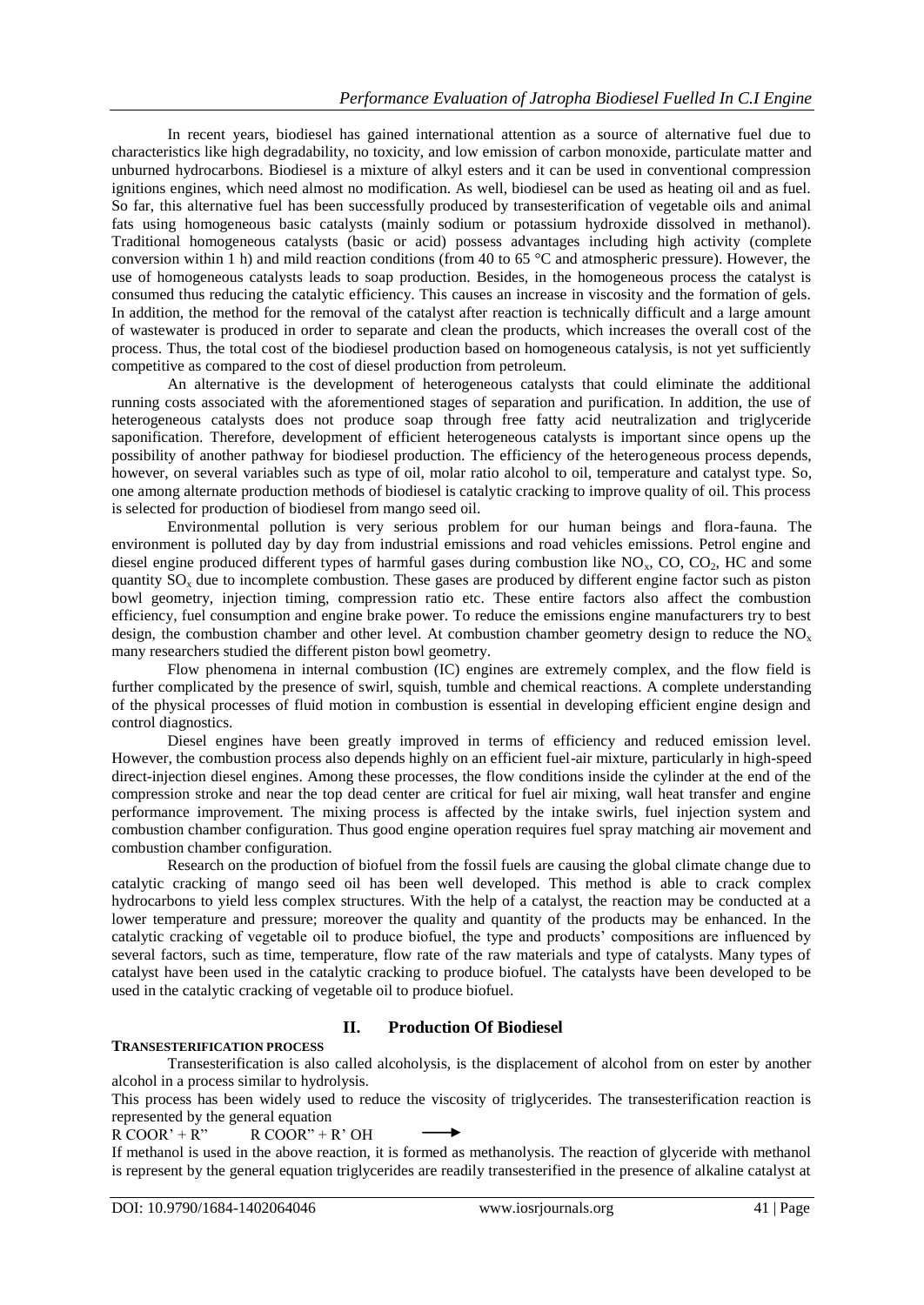atmospheric pressure and at a temperature of approximately go to  $70^{\circ}$ C with an excess of methanol. The mixture at end of the reaction is allowed to settle. The lower glycerol layer is drawn off while the upper methyl ester layer is washed to remove entrained glycerol and is then processed further.

The excess methanol is recovered by distillation and sent to rectifying column for purification and recycled. The transesterification works well when the starting oil is of light quantity. However, quite often low quality oils are used as raw materials for biodiesel preparation. In case where the free fatty acid content of the oil is above 4%, difficulty arise due to formation of soaps which promote emulsification during the water working stage and at an FFA content above 2% he process becomes unworkable.

If the free fatty acid content of the oil is below 4% single stage process is adopted. If the free fatty acid content s greater than 4% double stage process is adopted.



**Figure 2.1.**Transesterification process

# **III. Experimental Setup And Procedure**

#### **3.1.EXPERIMENTAL SETUP**

The experiment was conducted on Kirloskar TV-1 single cylinder direct injection (DI) diesel engine. Table 6.1 tabulates the specification of the engine while shows the schematic of the overall arrangement of the test engine. The engine was coupled to an eddy current dynamometer for load measurement and the smoke density was measured using a AVL smoke meter. NOx emission was measured using AVL Di-gas analyzer. The experiments were carried out in different phases.

| Type                      | Single cylinder, vertical, water<br>Cooled, 4-stroke diesel engine |
|---------------------------|--------------------------------------------------------------------|
| Bore                      | 87.5 mm                                                            |
| Stroke                    | $110 \text{ mm}$                                                   |
| <b>Compression Ratio</b>  | 17.5:1                                                             |
| Orifice Diameter          | $20 \text{ mm}$                                                    |
| Dynamometer arm length    | 195 mm                                                             |
| <b>Maximum Power</b>      | 5.2 kW (7hp)                                                       |
| Speed                     | 1500 rpm                                                           |
| <b>Loading Device</b>     | Eddy current dynamometer                                           |
| Mode of starting          | Manually cranking                                                  |
| <b>Injection Pressure</b> | 220 kgf/cm2                                                        |
| Injection timing          | 23°C before TDC                                                    |

|  | <b>Table 1:</b> Specifications of test engine |  |
|--|-----------------------------------------------|--|
|--|-----------------------------------------------|--|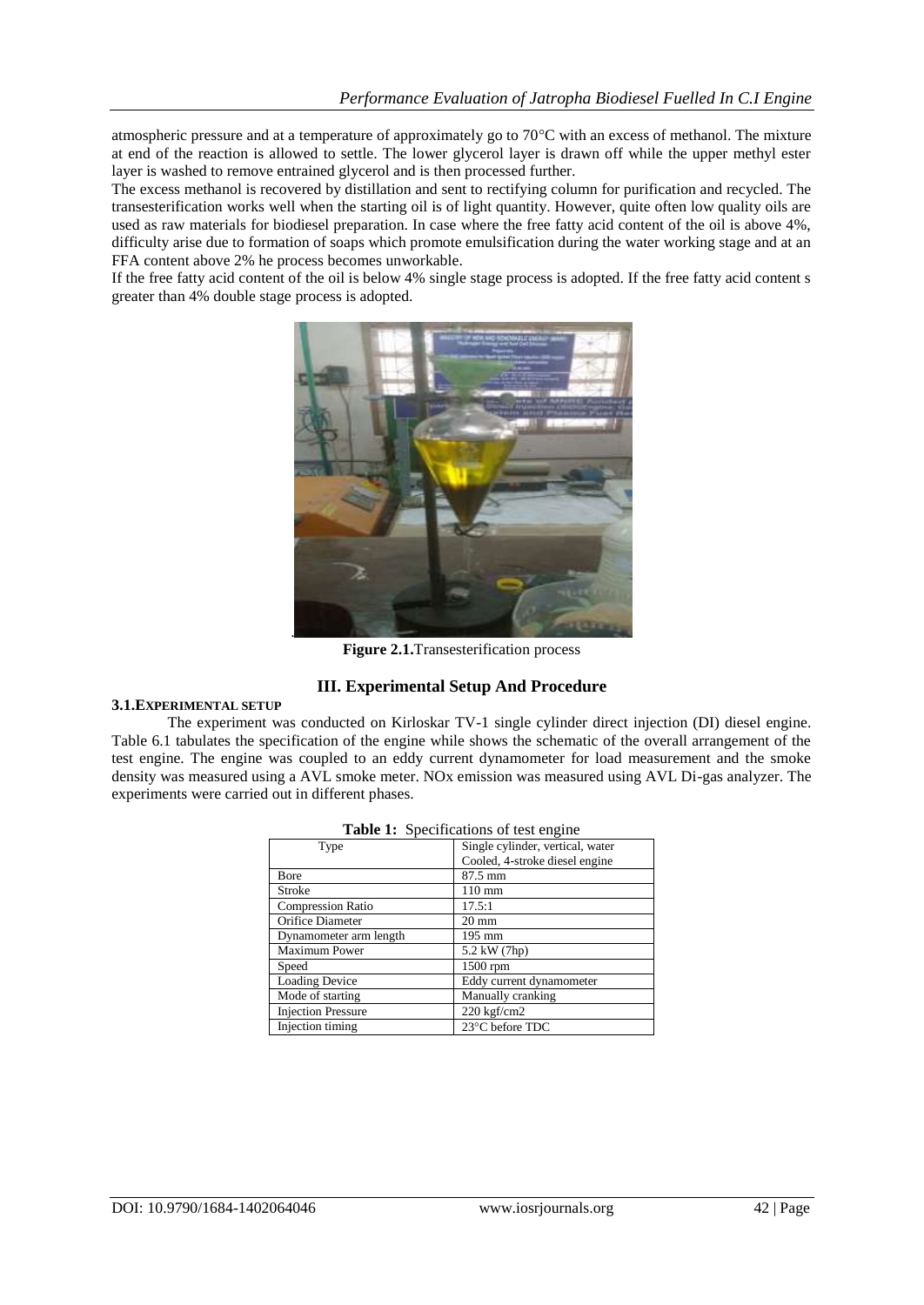

**Figure 3.1.** Experimental setup (Kirloskar TV-1 Engine)

### **3.2.Experimental procedure**

The engine was allowed to run with neat diesel and biodiesel at a various loads for nearly 10 minutes to attain the steady state conditions. Then the following observations were made.

- 1. The water flow is started and maintained constant throughout the experiment.
- 2. The load, speed and temperature indicators were switched ON. The engine was started by cranking after ensuring that there is no load.
- 3. The engine was allowed to run at the rated speed of 1500 rpm rev/min for a period of 20 minutes to reach the steady state.
- 4. The fuel consumption was measured by a stop watch for 10 ml fuel consumption.
- 5. Smoke readings were measured using the AVL smoke meter at the exhaust outlet.
- 6. The amount of  $NO<sub>x</sub>$  was measured using AVL Di gas analyzer exhaust outlet.
- 7. The exhaust temperature was measured at the indicator by using a sensor.



**Figure 3.2.**Photograph view of experimental setup (Kirloskar TV-1 Engine)

## **IV. Results And Discussion**

The results of the experimental investigation carried out have been furnished hereunder. **a) Brake Thermal Efficiency**

Figure 1 shows the variations of brake thermal efficiency with brake power for various blends of biodiesel. From the graph it is clear that the brake thermal efficiency increases with increase in the percentage of bio-diesel blend. The brake thermal efficiency at full load of diesel and B25 biodiesel blend is 25.9, 25.5 respectively. The reason for decreasing brake thermal efficiency of the biodiesel blends is depends with lower calorific value, poor combustion, low volatility, high viscosity and density.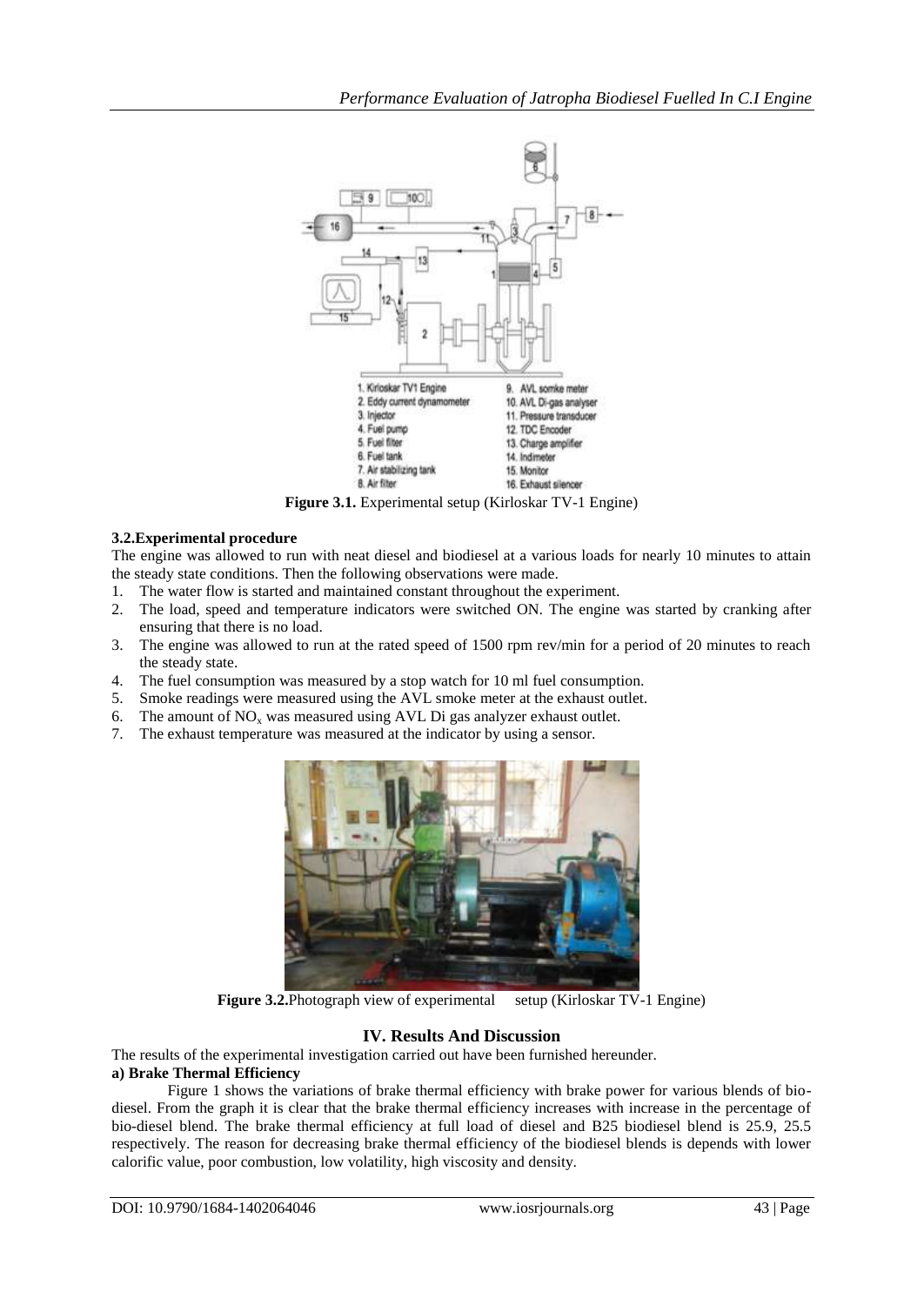

**Figure a**. Brake thermal efficiency against brake power

#### **b) Specific fuel consumption**

Figure 2 shows the variations of specific fuel consumption with brake power for diesel fuel with biodiesel. As brake power increases, SFC decreases. Among the diesel and various blends of jatropha biodiesel, the diesel fuel shows the lesser specific fuel consumption. It has shown by the value of 0.29 kg/kW-hr at full load condition. The SFC for the blend B25 has shown 0.31 kg/kW-hr. The reason is complete combustion of the fuel achieved by the sole fuel.



**Figure b.** Specific fuel consumption against brake power

## **c) Oxides of Nitrogen**

The variations of  $NO<sub>x</sub>$  emission against brake power for jatropha biodiesel blends are shown in the Figure 3. The biodiesel blends of jatropha have the lower  $NO<sub>x</sub>$  emission when compare to diesel fuel. The blend B25 of has 5.1% lower of NO<sub>x</sub> emission when compare to diesel fuel. The NO<sub>x</sub> emission of diesel, blend B25 is 1118, 1062 ppm respectively with constant speed of the engine. This is due to the decrease in flame temperature due to the reduction in oxygen concentration in the combustion chamber.  $NO<sub>x</sub>$  emission depend up on the oxygen concentration during the combustion time. It is reported by *Srinivasa Rao et.,2014* in his investigations and observed the same trends. The reason is shorter ignition delay; shorten the mixing time which leads to low burning rate that reduces the combustion temperature.



**Figure c.** Oxides of nitrogen against brake power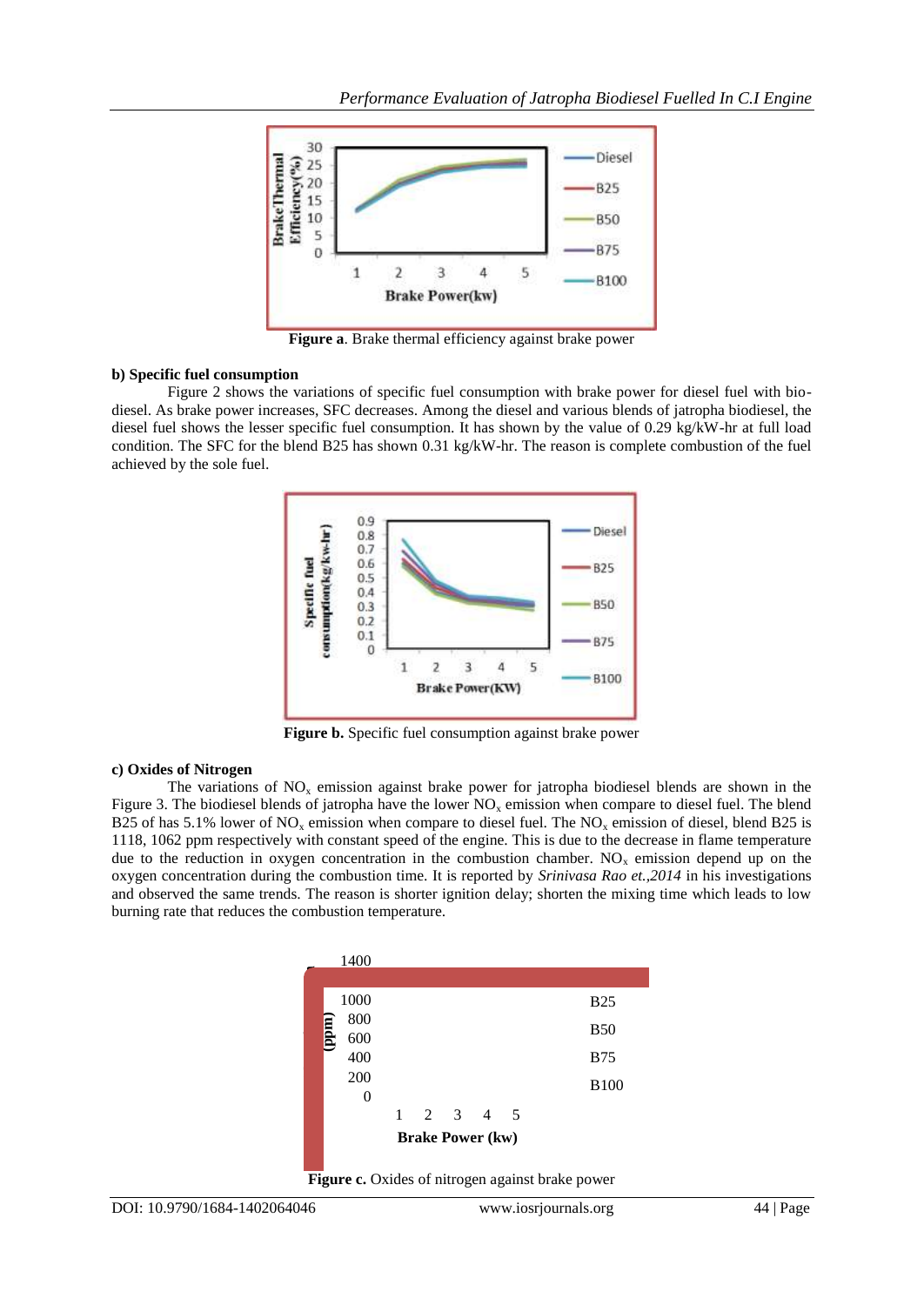#### **d) Smoke density**

The variation of smoke density against brake power for mahua biodiesel blends are shown in the Figure 4. From the graph it noticed that the biodiesel blends has higher smoke emission when compare to diesel fuel. The smoke emission of diesel, and blend B25 is 71HSU, 76.3HSU respectively with constant speed of the engine. This is mainly due to the high kinematic viscosity and poor volatility of jatropha biodiesel blend caused poor injection as a result of incomplete combustion.



**Figure d.** Smoke density against brake power

#### **e) Carbon monoxide**

The variations of CO emission against brake power for jatropha biodiesel blends shown in the Figure 5. From the graph it is seen that the biodiesel blends have higher CO emission when compare to diesel fuel. It has shown an increase of 2.85% of B25 blend when compared to that diesel fuel without any engine modification. CO emission is formed during the combustion process whenever charge is burned with an insufficient air supply with low in-cylinder temperature. CO emission is formed during the combustion process whenever charge is burned with an insufficient air supply with low in-cylinder temperature.



**Figure e .**Carbon monoxide against brake power

#### **f) Hydrocarbon**

The variations of HC emission against brake power for jatropha biodiesel blends are shown in the Figure 6. From the graph it is seen that the biodiesel blends have higher HC emission when compare to diesel fuel. The HC emission increases with increasing brake power of the engine. In this case of blend B25 shows 5.23% higher HC emission when compared to that of standard diesel fuel. The reason is high viscosity and boiling point of mahua biofuel. The heavier molecules present in the biofuel this has resulted in increased HC emission.